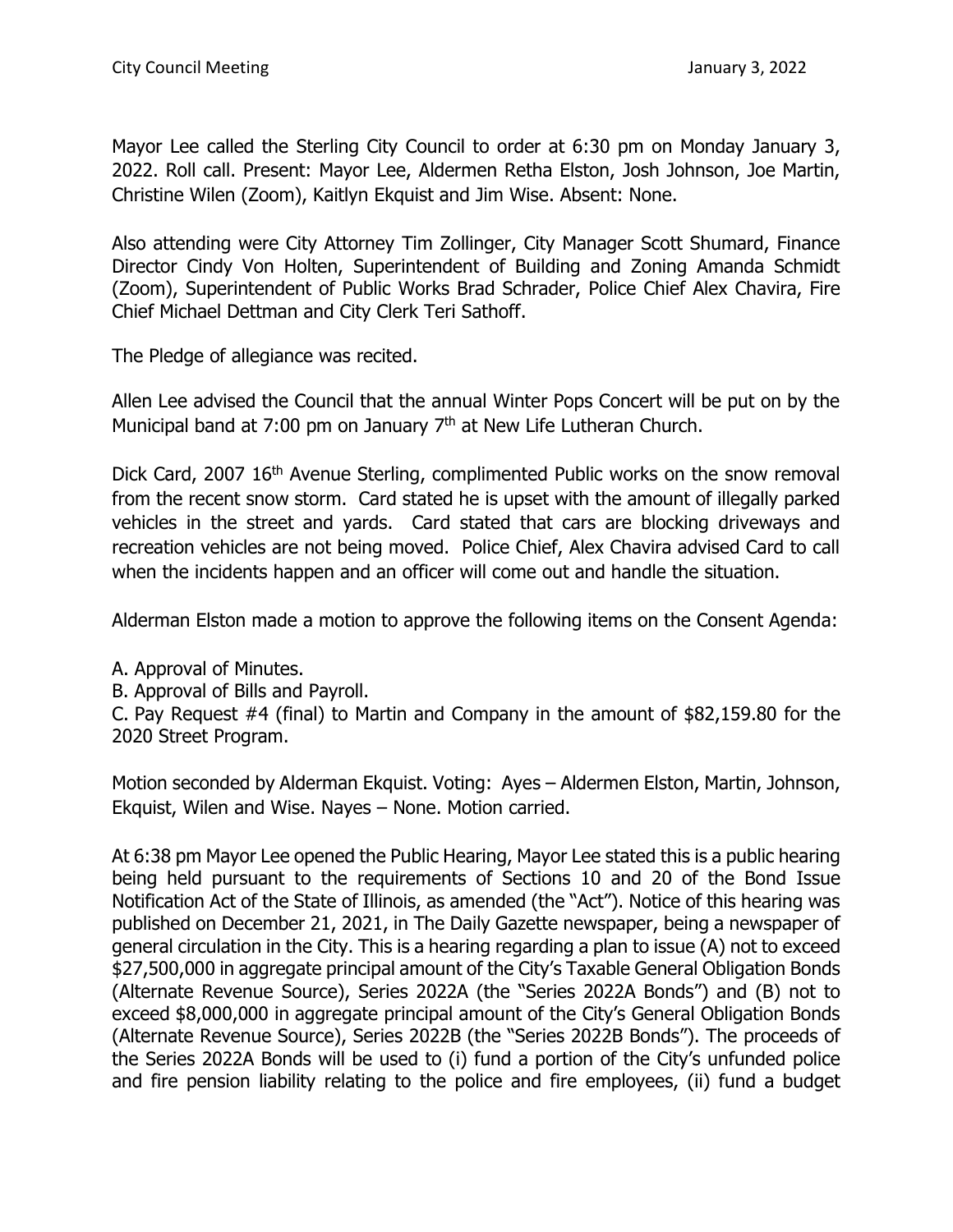stabilization account, and (iii) pay certain costs of issuance of the Series 2022A Bonds. The proceeds of the Series 2022B Bonds will be used to (i) finance various public infrastructure projects including stormwater and road improvement projects (the "Project"), and (ii) pay certain costs of issuance of the Series 2022B Bonds. The Series 2022A Bonds will be issued by the City in accordance with the provisions of Section 15 of the Local Government Debt Reform Act of the State of Illinois, as amended, and shall constitute a general obligation of the City, payable from (i) all collections of the City derived from its levy for police and fire pension purposes and (ii) all collections distributed to the City from Retailer's Occupation Taxes, Service Occupation Taxes, Use Taxes and Service Use Taxes, and (iii) ad valorem taxes of the City for which its full faith and credit have been irrevocably pledged, unlimited as to rate or amount. The Series 2022B Bonds will be issued by the City in accordance with the provisions of Section 15 of the Local Government Debt Reform Act of the State of Illinois, as amended, and shall constitute a general obligation of the City, payable from (i) all collections distributed to the City from Non Home Rule Municipal Retailers' Occupation and Non Home Rule Municipal Service Occupation Taxes, increased to not exceed 1% as approved by the voters in the City at the consolidated election held on April 4, 2017, and (ii) all collections distributed to the City from Retailer's Occupation Taxes, Service Occupation Taxes, Use Taxes and Service Use Taxes, and (iii) ad valorem taxes of the City for which its full faith and credit have been irrevocably pledged, unlimited as to rate or amount. This public hearing is required by Sections 10 and 20 of the Act. At the time and place set for the public hearing, residents, taxpayers and other interested persons will be given the opportunity to express their views for or against the proposed plan of financing, the issuance of the Series 2022A Bonds and Series 2022B Bonds and the purpose of the issuance of the Series 2022A Bonds and Series 2022B Bonds.

There were no written comments nor was anyone in attendance to make a comment Mayor Lee closed the public hearing at 6:43 pm.

Alderman Ekquist made a motion to approve Ordinance No. 2022-01-01 Amending Chapter 10, Article II, Division 4 by the Modification of the Annual Fee for Video Gaming Terminal; seconded by Alderman Johnson. Alderman Wise asked how many gaming machines the City has currently, City Clerk Sathoff stated that there are 139 gaming machines. Voting: Ayes – Aldermen Elston, Martin, Wilen, Johnson, Ekquist and Wise. Nayes – None. Motion carried.

Superintendent of Public Works Brad Schrader stated the sidewalk on the Avenue G bridge has been closed. A guardrail was damaged as a result of a motor vehicle accident and he stated that it was not safe for pedestrians. The guardrail will be replaced.